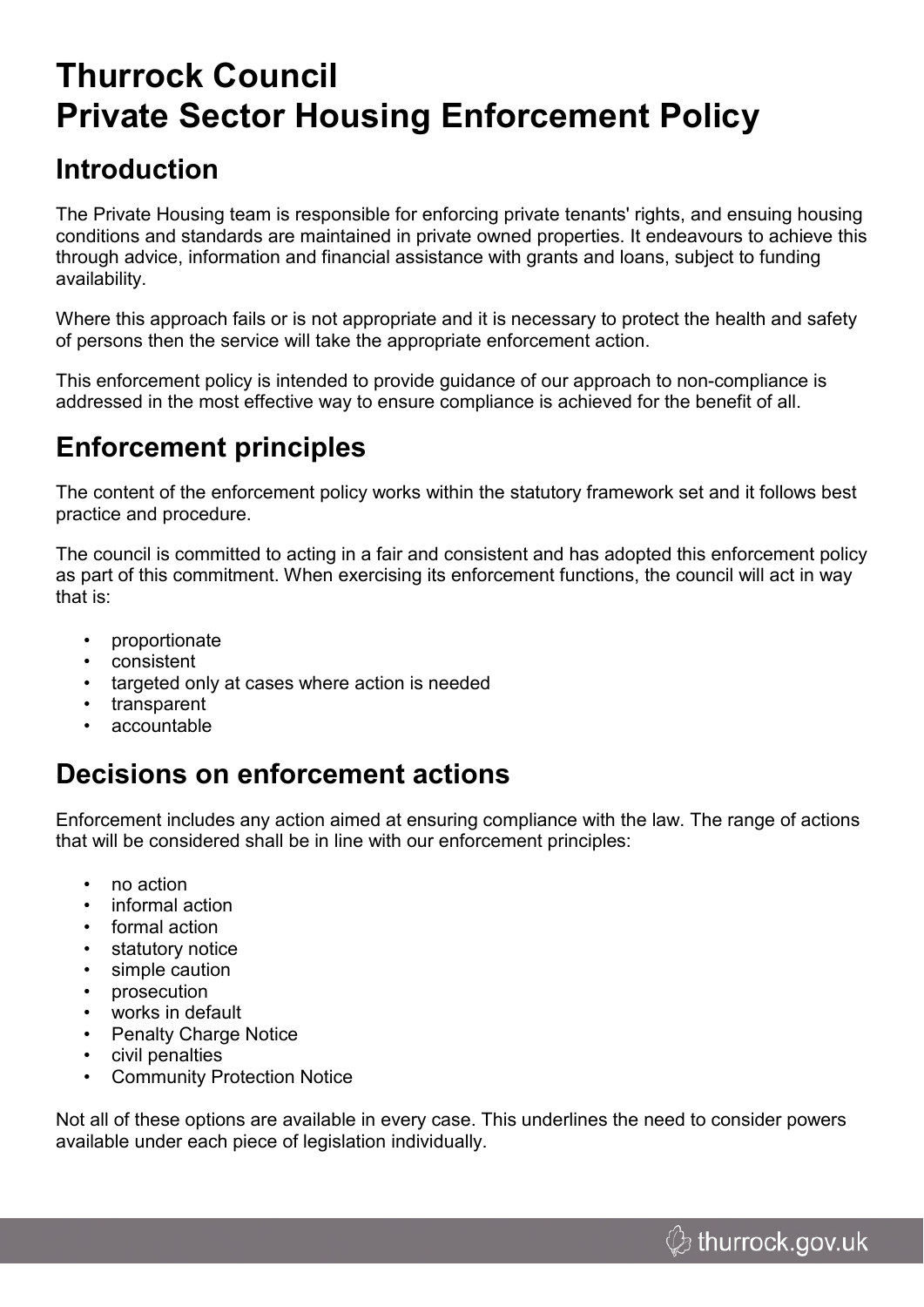In making any decision on enforcement, officers will consider:

- the seriousness of any offence
- the owner/landlord's past history
- the consequences of non-compliance
- the known or likely public benefit of the chosen enforcement action
- the willingness of the owner/landlord to carry out works and the confidence in them
- the likely ability of any witnesses to give evidence and their willingness to co-operate
- the Crown Prosecution Service's Code of Practice for Crown Prosecutors
- the risk of any hazard to health (see details below)
- any relevant guidance or case law
- COVID-19 restrictions put in place by government and the ability of the landlord to comply with the requested works

### **Enforcement guidance**

The main Act used by the Private Housing team is the **Housing Act 2004**. Part 1 is used to remove hazards in a property that puts occupiers at risk of injury or ill health.

Hazards are subject to a statutory risk assessment that determines whether the hazards are classified as a Category 1 or 2.

The council are under a legal duty to take formal action in the case of a category 1 hazard. The council does not have a duty to take action with category 2 hazards but it does have the discretion to take action.

The Private Housing team also uses Part 2 of the Housing Act 2004. This allows the council power to deal with substandard dwellings, license certain types of houses in multiple accommodation (HMO) and take over management of HMO rented accommodation in certain cases.

The council has a legal duty to enforce the mandatory HMO licensing scheme and regulate Management Regulations for all HMOs licensable or not. Non-compliance of either offence can result in criminal prosecution or service of a civil penalty notice by the PHS.

The Private Housing team has delegated authority to use other powers to effectively deal with non-compliance. This is contained in the enforcement policy.

### **Informal action**

Wherever possible, the council will try to enforce in an informal manner. It is appropriate where:

- the act or omission is trivial in nature and it can be simply remedied
- confidence in the individual/businesses management is high
- any hazards pose a minimal risk to health
- there is insufficient evidence for formal action at the time (although formal action may follow at a later date
- the views or circumstances of the occupiers or owners provide compelling reasons why formal action should not be taken
- there are no concerns that the tenant may be subject to retaliatory eviction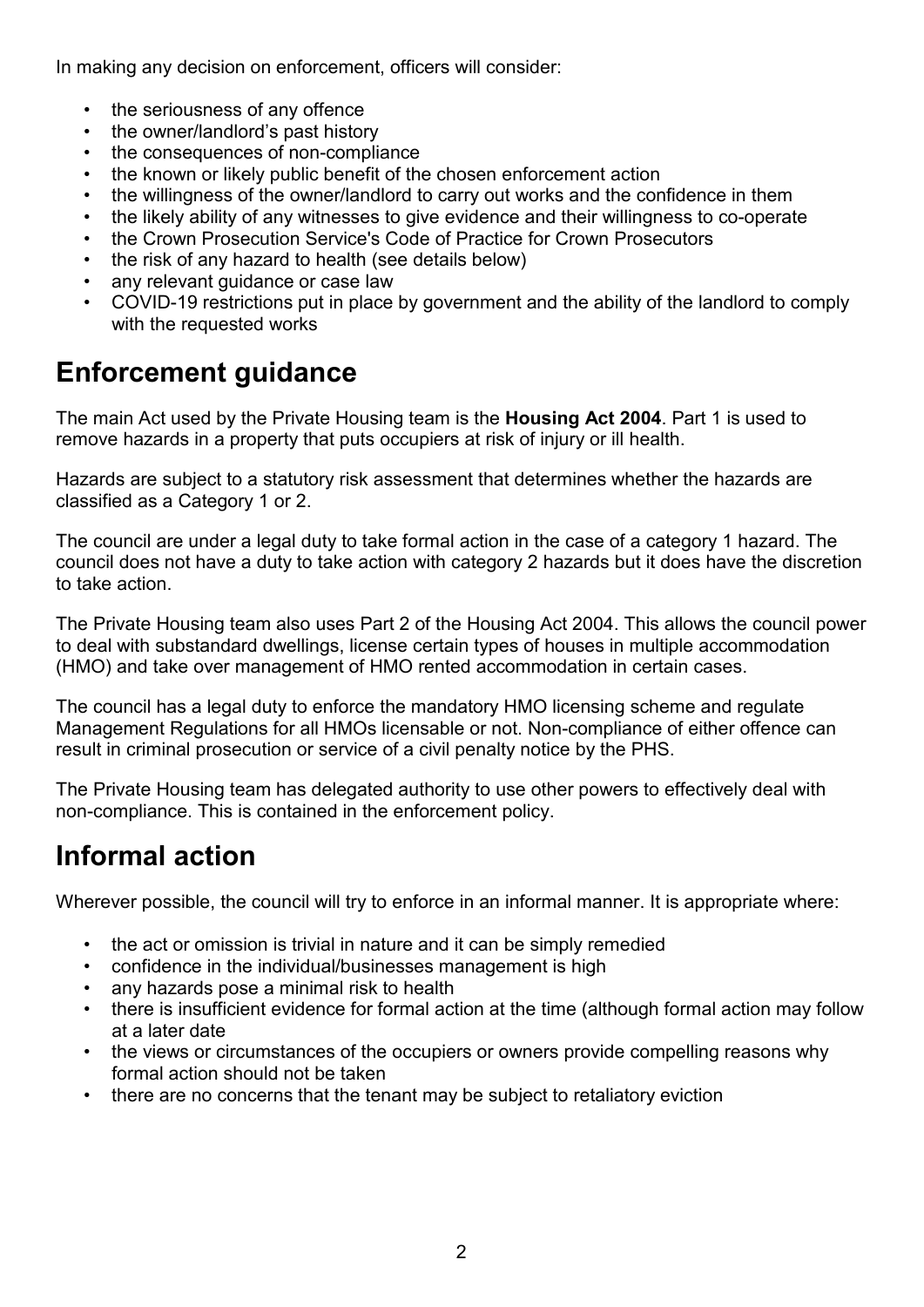The council will bring the nature of the complaint to the landlord or managing agent so that they can address the matters. A notice of entry shall then be sent arranging an inspection under the housing health and safety rating system (HHSRS).

Following the inspection the hazards are scored and a list of works are produced to mitigate them. These are sent to the landlord and tenant for consultation. The tenant will not receive a copy of the landlord's home address unless consent is given. A period of 21 working days are given for proposals and comments to be considered.

If this informal approach does not result in works or action being completed or insufficient progress is made or information requested is not supplied then the council may choose to treat the matter in a formal way.

### **Situations where a service may not be provided**

Consideration will be given to either not providing a service or ceasing to provide a service, where:

- the tenant(s) unreasonably refuse access to the landlord, managing agent or landlord's builder, to arrange or carry out works
- the tenant(s) have, in the opinion of the council, clearly caused the damage to the property they are complaining about, and there are no other items of disrepair
- the tenant(s) have requested a service and then failed to keep an appointment and not responded to a follow up letter or appointment card
- the tenant(s) have been aggressive, threatening, verbally or physically abusive towards officers
- there is found to be no justification for the complaint, on visiting the property
- the tenant unreasonably refuses to provide the council with relevant documentation
- the tenant is following COVID-19 guidance and is either shelf-shielding or self-isolating and the matters reported are trivial – that is, non-category 1 related hazards

### **Formal action**

This will be taken when:

- informal action has not resulted in compliance or progress
- there is an imminent risk to an occupier or member of the public, this would require Emergency Remedial Action
- an owner or landlord is known to have a history of non-compliance with statutory requirements
- there is a belief that the tenant may be subject to retaliatory eviction
- a serious offence has been committed
- the consequences of non-compliance are significant
- the likely ability of any witnesses to give evidence and their willingness to co-operate
- it is felt necessary or it is a statutory requirement to inform the owner formally that there are recommended works that ideally should be carried be carried out – this will normally be in the form of a Hazard Awareness Notice
- suspend, revoke or refuse to renew or grant a HMO licence where licensing conditions are not being met
- banning order will be considered where the person has committed serious housing offences such as fraud, illegally evicting a tenant, used violence or threatened violence against a tenant, knowingly rent out unsafe and substandard accommodation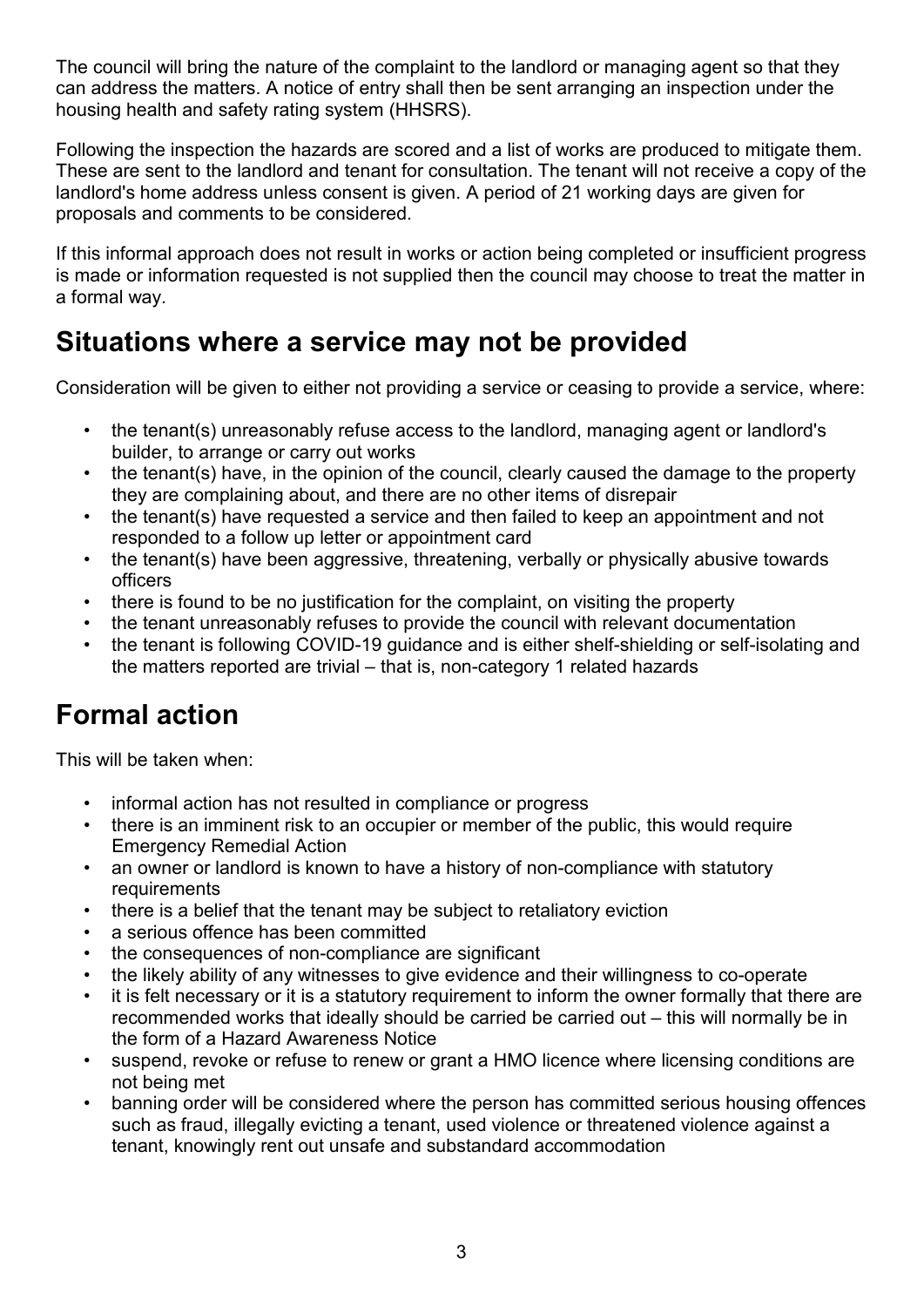## **HMO licensing**

The council will vet prospective applicants for a license they will be vetted whether they are a 'Fit and Proper' person to hold a license. Where a person is found not to be a 'fit and proper' person to hold a licence, their application will be declined and a notice of decision to refuse to grant a licence served. This information will be stored on the council's own records and shared as necessary with others in a national database.

The council can serve a civil penalty on the letting agent and landlord for failing to license for a licensable property as alternative to prosecution, refer to the Civil Penalty section.

### **Statutory notices**

This will be considered where it is appropriate and where there is evidence to justify the issuing of a notice or order to deal with serious hazards. The council has a legal duty to take a course of action under Part 1 of the Act when there are category 1 hazards. The possible courses of part 1 action are:

- Improvement Notice (sections 11 and 12)
- Prohibition Order (sections 20 and 21)
- Emergency Remedial Action (sections 40 and 41)
- Emergency Prohibition Order (sections 43)
- Hazard Awareness Notice (sections 28 and 29)
- Suspended Improvement or Prohibition notice/order

The notices/orders will include reasonable time limits having regard to the seriousness of the defects and/or contraventions. The notice will contain all required information as specified by the relevant Act or Regulation.

All appropriate persons will be notified of the formal action – for example, tenants, mortgage lenders. If the council considers it appropriate, some actions can be suspended until a certain time or event. The council will seek its associated costs preparing and serving the notice. Please refer to its Charging Policy.

This table provides a guide to the likely action the Council will take under the Housing Act 2004.

#### **Housing Act Notice**

| Notice type                  | <b>Category 1 Hazard</b>                                                                                                                                                                                                                                                                                                                           | <b>Category 2 Hazard</b>                                                                                                                                                                                                                                                                                                                                     |
|------------------------------|----------------------------------------------------------------------------------------------------------------------------------------------------------------------------------------------------------------------------------------------------------------------------------------------------------------------------------------------------|--------------------------------------------------------------------------------------------------------------------------------------------------------------------------------------------------------------------------------------------------------------------------------------------------------------------------------------------------------------|
| Improvement<br><b>Notice</b> | Most common notice that will be used for<br>Category 1 hazards. Although it's mainly<br>used for rented accommodation, it may<br>also be used for properties with owner-<br>occupiers where there is a concern for the<br>health of the occupants. An example would<br>be in the case of a fire hazard in a multiple<br>occupied property (flats). | This notice will often be used to<br>require works to deal with category<br>2 hazards as part of a notice to<br>remedy category 1 hazards. May<br>also be used where there are high<br>scoring category 2 hazards that<br>may affect the health of the<br>occupants or are likely to be a cat<br>1 hazard in the future if the works<br>are not carried out. |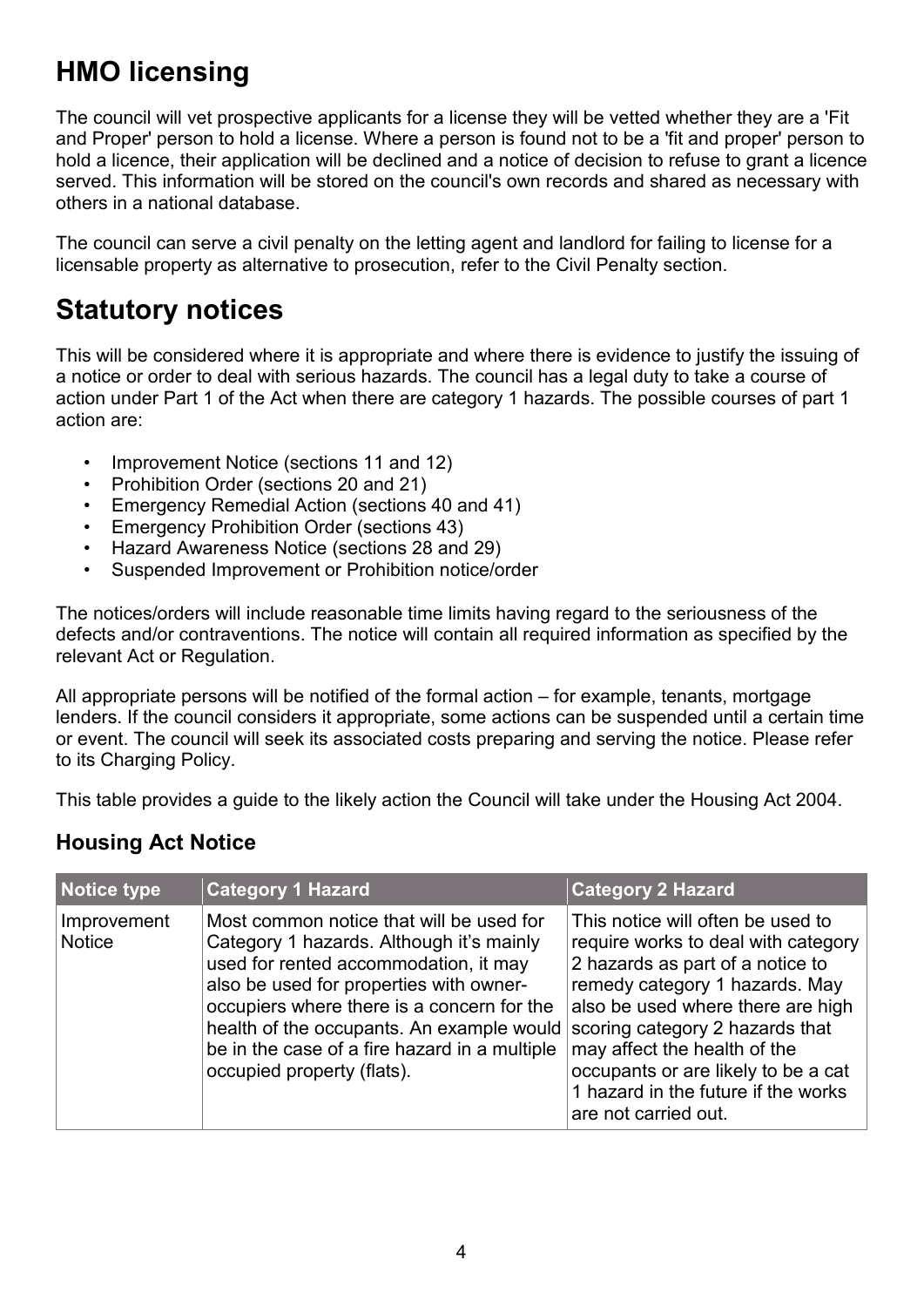| <b>Notice type</b>                        | <b>Category 1 Hazard</b>                                                                                                                                                                                                                                                                                    | <b>Category 2 Hazard</b>                                                                                                                                                                                                                        |
|-------------------------------------------|-------------------------------------------------------------------------------------------------------------------------------------------------------------------------------------------------------------------------------------------------------------------------------------------------------------|-------------------------------------------------------------------------------------------------------------------------------------------------------------------------------------------------------------------------------------------------|
| Suspended<br>Improvement<br><b>Notice</b> | This may be used occasionally. For<br>example where the occupier refuses to<br>have works carried out or the work is not<br>practical with the current occupiers.                                                                                                                                           | This may be used occasionally.<br>For example where the occupier<br>refuses to have works carried out.                                                                                                                                          |
| Hazard<br>Awareness<br><b>Notice</b>      | Not normally used for serious hazards<br>except where the owner occupies the<br>property. In this situation the owner is in<br>full control whether to remedy the hazard<br>and simply notifying the owner of the<br>hazard is believed to be sufficient.                                                   | This notice is often used where<br>there are recommended works to<br>be carried out but they are not<br>serious enough to warrant an<br>Improvement Notice. May also be<br>used for a high scoring hazard if<br>an owner occupies the property. |
| Prohibition<br>Order                      | Used very occasionally. Mainly used<br>where improvements are not practical or<br>where it's more practical to prohibit certain<br>age groups. Main use is for dealing with<br>overcrowding. It may also be used to<br>prohibit the use of unsuitable parts of a<br>property such as cellars and basements. | This order is not normally used for<br>Category 2 hazards.                                                                                                                                                                                      |
| Suspended<br>Prohibition<br>Order         | A Suspended Prohibition Order may<br>commonly be used where an owner<br>occupies the property or in cases of<br>overcrowding.                                                                                                                                                                               | This order is not normally used for<br>Category 2 hazards.                                                                                                                                                                                      |
| Emergency<br>Prohibition<br>Order         | Only used in very exceptional cases. An<br><b>Emergency Prohibition order will be served</b><br>where there is an imminent risk to health<br>or injury and prohibiting the use of the<br>property is believed to be the only solution.                                                                      | This order is not normally used for<br>Category 2 hazards.                                                                                                                                                                                      |
| Emergency<br><b>Remedial Action</b>       | This will only be used in exceptional cases.<br>There has to be an imminent risk to health<br>or injury. The Council can carry out Works<br>immediately and recover their costs from<br>the owner.                                                                                                          | This action is not normally used for<br>Category 2 hazards.                                                                                                                                                                                     |

A land charge is placed on the premises when demand for payment of the charge becomes operative and no appeal is brought against the notice or order at the end of the appeal period.

### **Powers of entry and power to require information**

The council will exercise its power of entry to properties at any reasonable time to carry out its duties under Section 239 of the Housing Act 2004 provided that:

- the officer has written authority from an appropriate Officer stating the particular purpose for which entry is authorised
- the officer has given 24 hours' notice to the owner (if known) and the occupier (if any) of the premises they intend to enter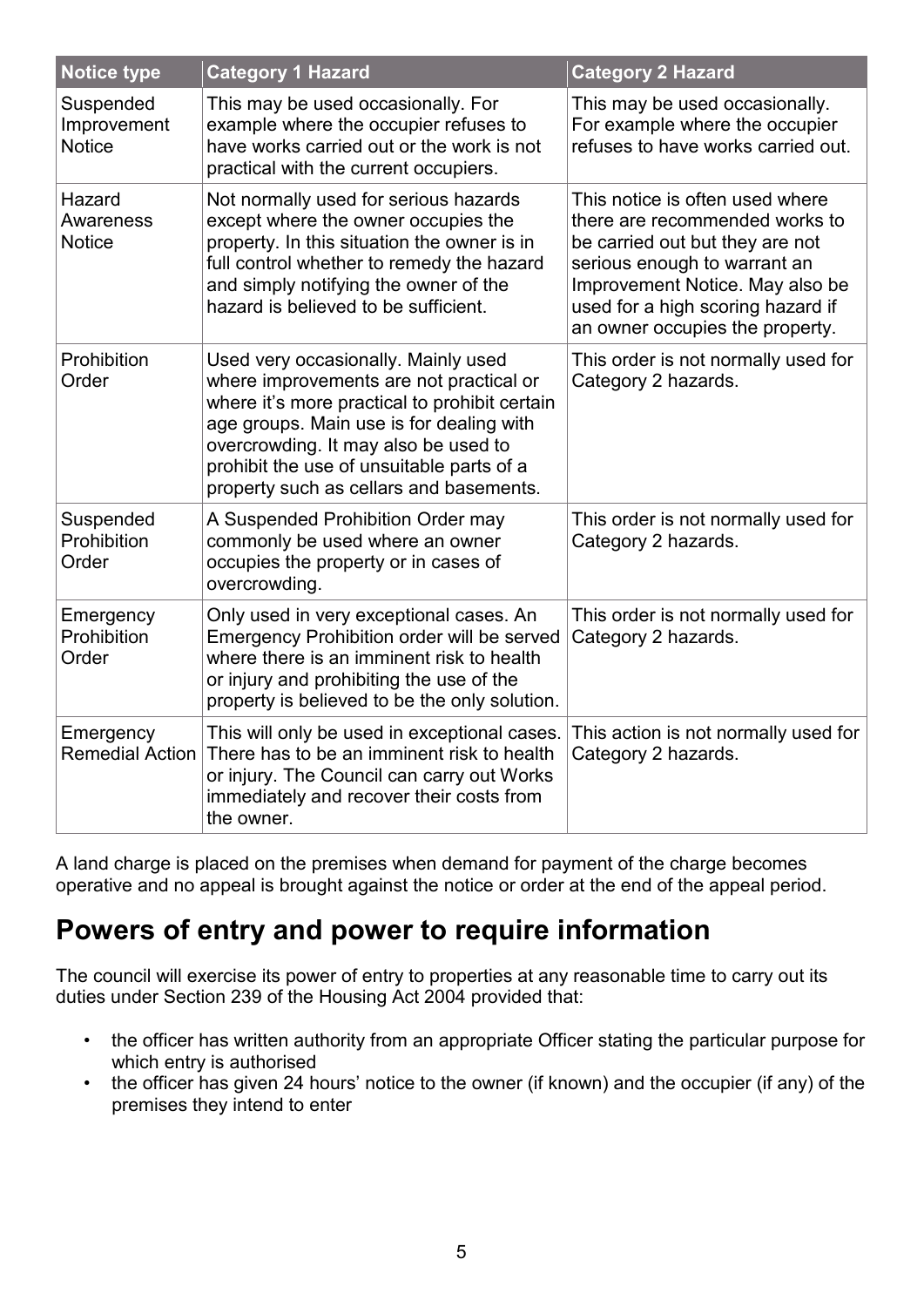No notice is required where entry is to ascertain whether an offence has been committed under Sections 72 (offences in relation to licensing of HMOs), 95 (offences in relation to licensing of houses) or 234(3) (offences in relation to HMO Management Regulations).

If admission is refused, premises are unoccupied or prior warning of entry is likely to defeat the purpose of the entry, then a warrant may be granted by a Justice of the Peace on written application. A warrant under this section includes power to enter by force, if necessary.

The council also has power under Section 235 of the Housing Act 2004 to require documentation to be produced in connection with:

- any purpose connected with the exercise of its functions under parts 1-4 of the housing act 2004
- investigating whether any offence has been committed under Parts 1-4 of the Housing Act 2004

The council also has powers under Section 237 of the Housing Act 2004 to use the information obtained above and housing benefit and council tax information obtained by the authority to carry out its functions in relation to these parts of the Act.

### **Other Acts enforced by Private Housing service**

#### **Environmental Protection Act 1990**

Where there are premises that are prejudicial to health but not considered to present an imminent risk of serious harm (so that emergency remedial action cannot be taken) the use of Section 80 of the above Act may be appropriate – for example, where a property lacks hot water or disrepair to the property is not a risk to its occupants but is causing a statutory nuisance to a neighbouring property, a Notice will be served under the Environmental Protection Act 1990.

The Notice will be served following failure to agree informally to the works being carried out

#### **Building Act 1984**

Where a property has a defective or insufficient drainage system, a notice may be served under Section 59 of this Act to require necessary works. This may be appropriate where the draining system is defective but does not warrant action using the housing health and safety rating system.

#### **Public Health Act 1961**

The council can deal with public health matters related to buildings to protect the health and safety of persons. These powers allow the council to remedy the situation by issuing a notice requiring specified remedial action to be taken. See below. If the required work is not completed, the council has the right to carry out the work, and then recover the expenses reasonably incurred by then in doing so. Please refer to the works in default section:

- blocked or defective drainage or private sewers [section 17]
- unsightly land and property affecting the amenity of an area [section 83]
- filthy or verminous premises [section 34 and public health act 1963 section 83]
- power to require vacation of premises during fumigation [section 36],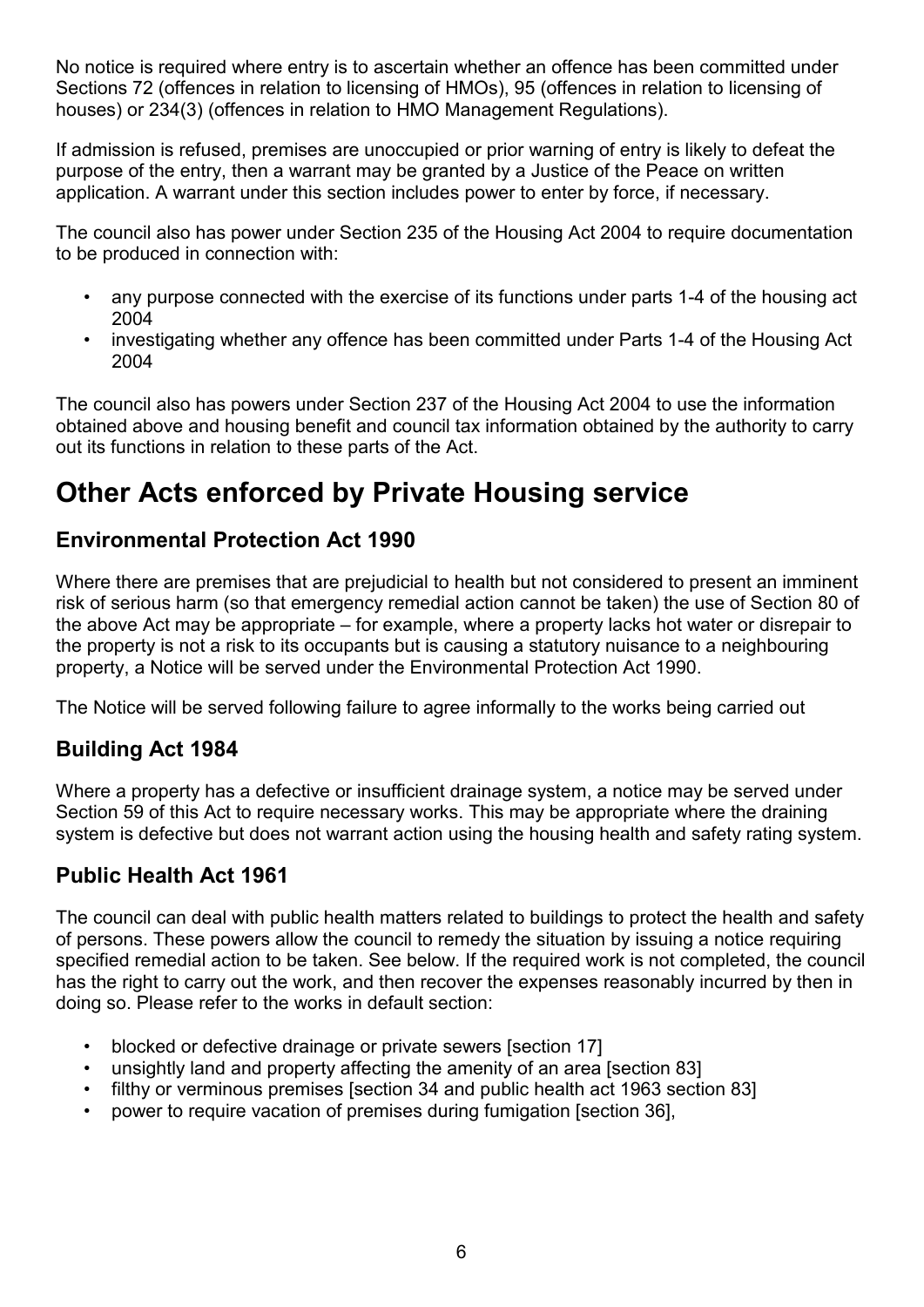#### **Management of Houses in Multiple Occupation [England] Regulations 2006**

The council will ensure the duties on the individuals managing and having control of the property are complied with.

If the person fails to comply with the regulations it can be dealt with as a criminal offence by the council. They could be tired in a magistrates' court or receive a civil penalty from the council.

#### **Protection from Eviction Act 1977**

The council can help the illegal evicted tenant to gain re-entry and be reinstated into their home with a civil injunction if the tenant did not voluntarily end their tenancy by leaving their home. This upholds the tenant's rights. Please refer to Business Rules Harassment and Illegal Evictions.

The authority has a discretionary power to investigate and consider cases for prosecution where there is alleged harassment or illegal eviction of a private tenant. Each case will be considered individually dependent on the evidence provided and individual circumstances of the case on whether to prosecute the owner/landlord including looking at a Banning Order.

Please refer to Rent Payment Order (RRO) section in regards to our decision on seeking a RRO for this offence against the landlord.

#### **Court action on housing possession cases during the coronavirus outbreak**

There is a suspension for 90 days from 27 March 2020 to all housing possession proceedings in the rented, leasehold and homeownership sectors. The Private Sector Housing shall enforce this message with tenants and landlords to prevent illegal evictions from occurring.

### **Failure to comply with notices**

if a warning/notice is complied with, no further action will be taken. however if the notice is not complied with, the council will consider the following options:

- prosecution
- carrying out the works in default
- carrying out the works in default and prosecution
- serve Civil Penalty
- serve Community Protection Notice
- whether a simple caution is appropriate

### **Works in default**

The council will secure evidence and witness statements of non-compliance. This will be considered if all other methods to try to remedy the necessary works have been unsuccessful. The works will bring the property back to a safe minimum standard.

The council is empowered to carry out works in default and recover the costs. This will be done in the most cost effective way. Works in default may be carried out where:

- a notice has not been complied with within the specified time
- there is no prospect of the person responsible carrying out the work  $-$  for example, the person is absent or infirm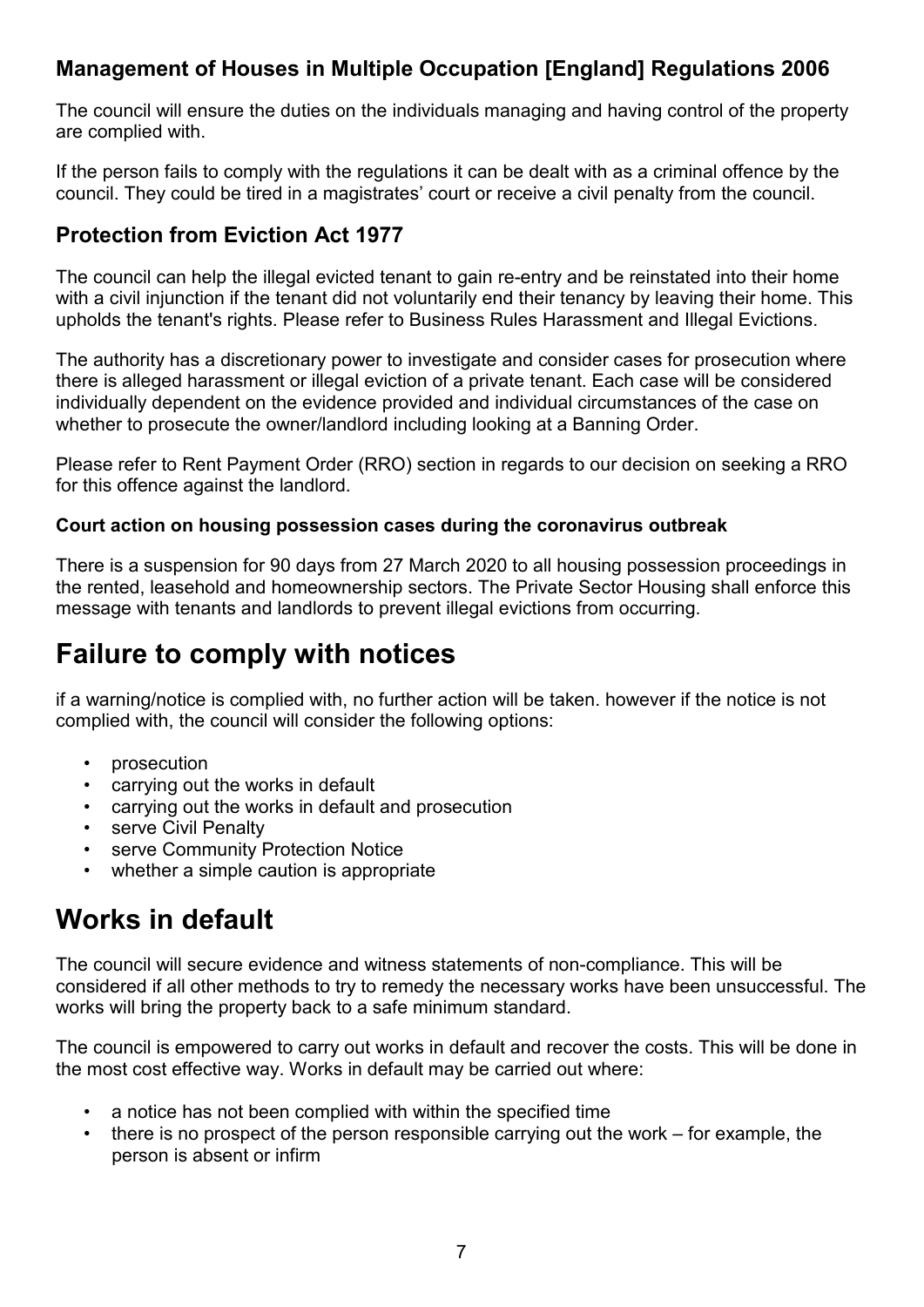- speedy abatement is required for example, where there is an imminent risk of injury or ill health – for example, Public Health Act
- the circumstances are such that works in default are a more appropriate or effective remedy than prosecution
- the problem persists after prosecution
- a landlord has not complied with a 28 days remedial notice under the Smoke and Carbon Monoxide Alarm (England) Regulations 2015 – the council must carry out works in default, please refer to this section

A land charge is placed on the premises when demand for payment of the charge becomes operative and no appeal is brought against the notice or order at the end of the appeal period.

#### **Coronavirus update**

Any works in default being carried out during government restrictions shall be deferred until it is safe. New cases shall progress depending on the nature of the work required, vulnerability of the occupiers the level of harm posed to the occupiers

### **Revocation and variation of notices**

The council shall revoke an Improvement Notice once the Notice has been complied with.

If part of the work required within the Notice is carried out, then the Notice can be varied.

#### **Coronavirus update**

The timescale for compliance for any part 1 notice or order shall be reviewed in light of the COVID-19 restrictions and the landlord's ability to complete the works. The landlord must show that reasonable attempts have been made to arrange contractors and to obtain access.

## **Formal (Simple) Caution**

This can be used by the council to deal quickly and simply with less serious offences and to divert them away from the courts. There must be sufficient evidence of guilt to give a prospect of convictions and the offender must formally admit to the offence.

The council will charge its costs associated with the enforcement action only if the owner/landlord formally admits to the offence and accepts the council costs as an alternative to prosecution. Please refer to the Charging Policy section.

### **Penalty Charge Notice**

The Council can serve a Penalty Charge Notice under The Smoke and Carbon Monoxide Alarm (England) Regulations 2015 where the owner/landlord fails to have a working smoke alarm installed on every storey of their rented home properties and a carbon monoxide alarm in any room containing a solid fuel burning appliance.

Under these regulations, a penalty charge of up to £5,000 can be made. Regulation13 requires a local Housing Authority to prepare and publish a statement of principles which it proposes to follow in determining the amount of penalty charge.

[www.thurrock.gov.uk](http://www.thurrock.gov.uk/) contains the council's statement of principles in this matter.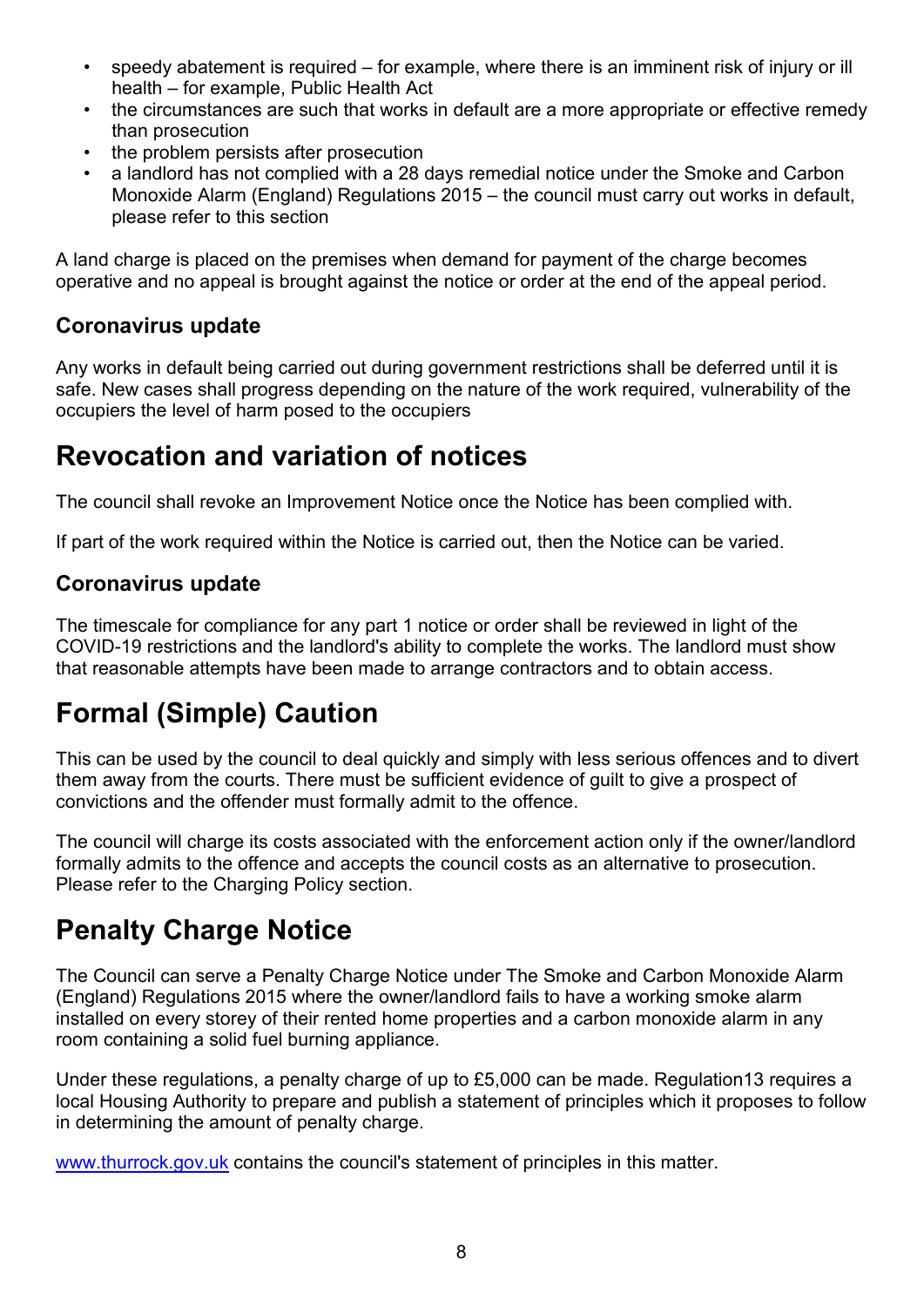The landlord can request the local authority to review the penalty charge, refer to the Rights to make Representation section. It is recommended that any representations that are made should be considered jointly by the Housing Enforcement Manager and ASB Manager. A final appeal can be made by the landlord to the First Tier Tribunal.

## **Civil penalties**

Civil penalties are used as deterrent to cause certain housing offences in the private rented sector. The Council have the ability to issue a civil penalty notice under the Housing and Planning Act 2016 to address non-compliance for the following housing offences if it is satisfied beyond reasonable doubt that the persons conduct amounts to a relevant housing offence.

The Private Housing team will consult with the Crown Prosecution Service Code for Crown Prosecutors for this purpose. Please see the Prosecution section. This may be used against persons/businesses as alternative to prosecution.

The amount of the financial penalty is determined by Thurrock Council but it must not be more than £30,000.

[www.thurrock.gov.uk](http://www.thurrock.gov.uk/) contains the council's statement of principles in this matter:

- failure to comply with an improvement notice [section 30]
- offences in relation to licensing of Houses in Multiple Occupation [section 72]
- offences in relation to licensing of houses under Part 3 of the Act [Section 95]
- offences of contravention of an overcrowding notice [section 139]
- failure to comply with management regulations in respect of Houses in Multiple Occupation [section 234]

### **Community Protection Warnings/Notice**

This will be considered to stop a person aged 16 years or over, owner or landlord committing antisocial behaviour (ASB) which spoils the community's quality of life. This can include offences such as noise nuisance, eyesore rubbish on private (and unsightly) gardens and anti-social behaviour in the private sector.

Grounds for issuing a Community Protection Notice (CPN) include instances in which an individual's behaviour:

- has a detrimental effect on the quality of life of those in the locality
- is unreasonable and
- is of a persistent nature

Failure to comply with a CPN is a criminal offence. The council will refer to its prosecution section. If the person is convicted in the Magistrates court they may receive a fine up to £2,500 or for a business/organisation up to £20k or the following sanctions

- Fixed Penalty Notice (FPN)
- remedial action
- remedial orders
- forfeiture orders
- seizure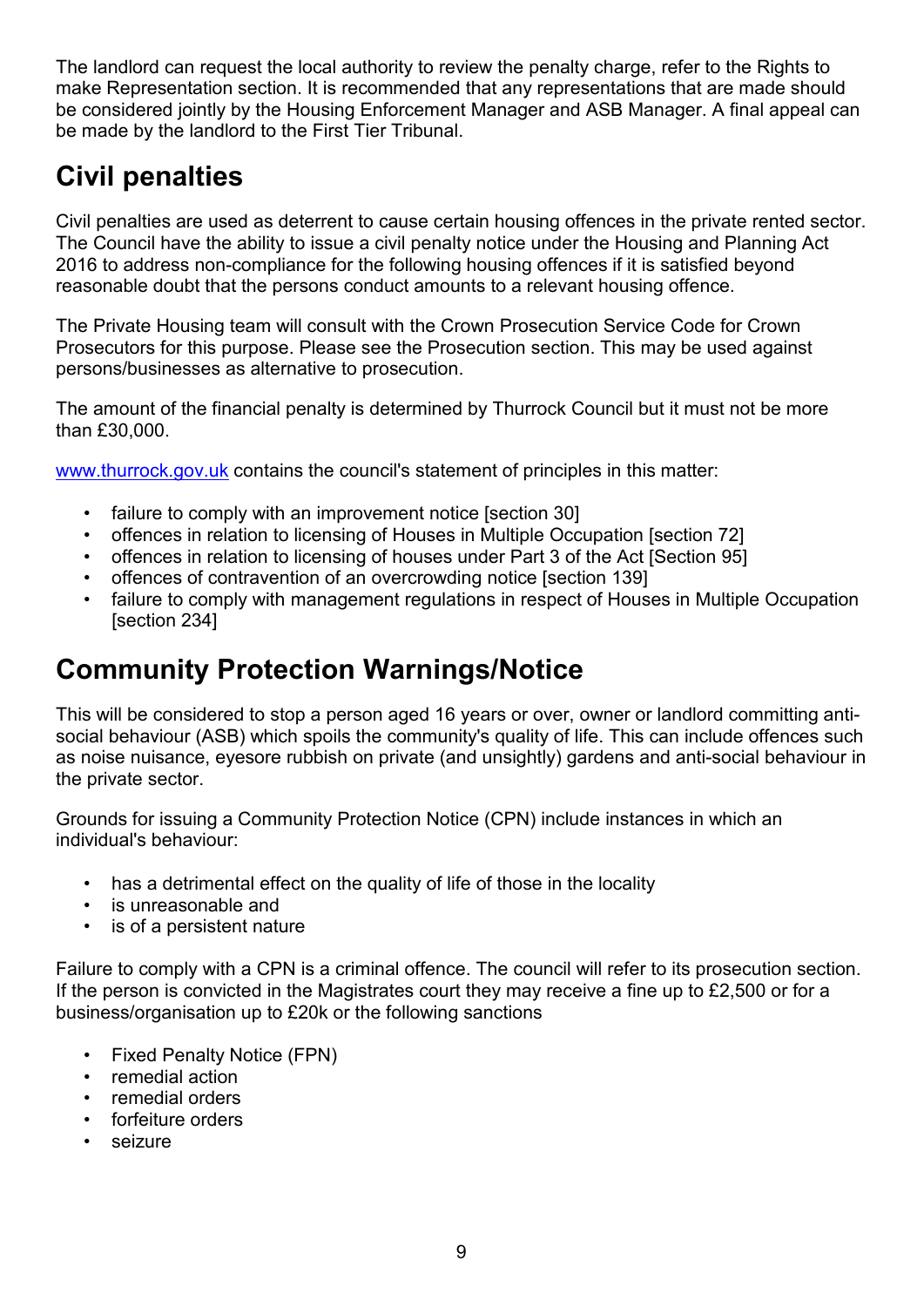For more details, please refer to the CPN policy guidance.

## **Rent Repayment Order (RRO)**

This allows the council to seek a RRO against landlords for a range of offences at the First Tier Tribunal, requiring them to repay a specified amount of rent either to the tenant or the council.

If the tenant paid rent themselves, then the rent must be repaid to the tenant. If rent was paid through Housing Benefit or Universal Credit then it should be repaid to the Council. The tenant has the choice to apply for this with independent help or assistance from the Council.

A RRO can be applied for when the landlord has committed an offence whether or not a landlord has been convicted of one of the offences listed below. The council will need to be satisfied beyond reasonable doubt that the landlord has committed the offence:

- failure to comply with an Improvement Notice [Section 30 Housing Act 2004]
- failure to comply with a Prohibition Order [Section 32 Housing Act 2004]
- breach of Banning Order [Section 21 Housing Planning Act 2016]
- using violence to secure entry to re-enter to a property [section 6 Criminal Law Act 1977]
- illegal eviction or harassment of the occupiers of a property [Section 1 Protection from Eviction Act 1977]
- failure to obtain a licence for a property that was required to be licensed eg HMO [ Section 72 and 95 Housing Act 2004]

## **Banning Order**

The council has the power to deal with the most serious and prolific offenders who have received multiple civil penalties or committed serious offences against their tenants.

The list of housing offences related to a landlord or agent can be found at <https://publications.parliament.uk/pa/bills/lbill/2015-2016/0087/16087.pdf>

The council can apply to a First-tier Tribunal for an order banning a landlord or property agent from being involved in the letting and or management of property if the council is satisfied that the person conduct amounts to a relevant housing offence.

### **Interim and Final Management Orders**

Where there is no prospect of an HMO being licensed, the council will apply to the First Tier Tribunal to grant an Interim Management Order. This allows the council to take over the management of an HMO and become responsible for running the property and collecting the rent. This lasts up to a year.

In exceptional circumstances, the council can also apply for Final Management Order. This lasts up to 5 years

## **Prosecution**

Prosecuting someone is a serious matter and will be considered carefully on a case- by-case basis. When considering prosecution officers must follow the guidance in the Code of Practice for Crown Prosecutors.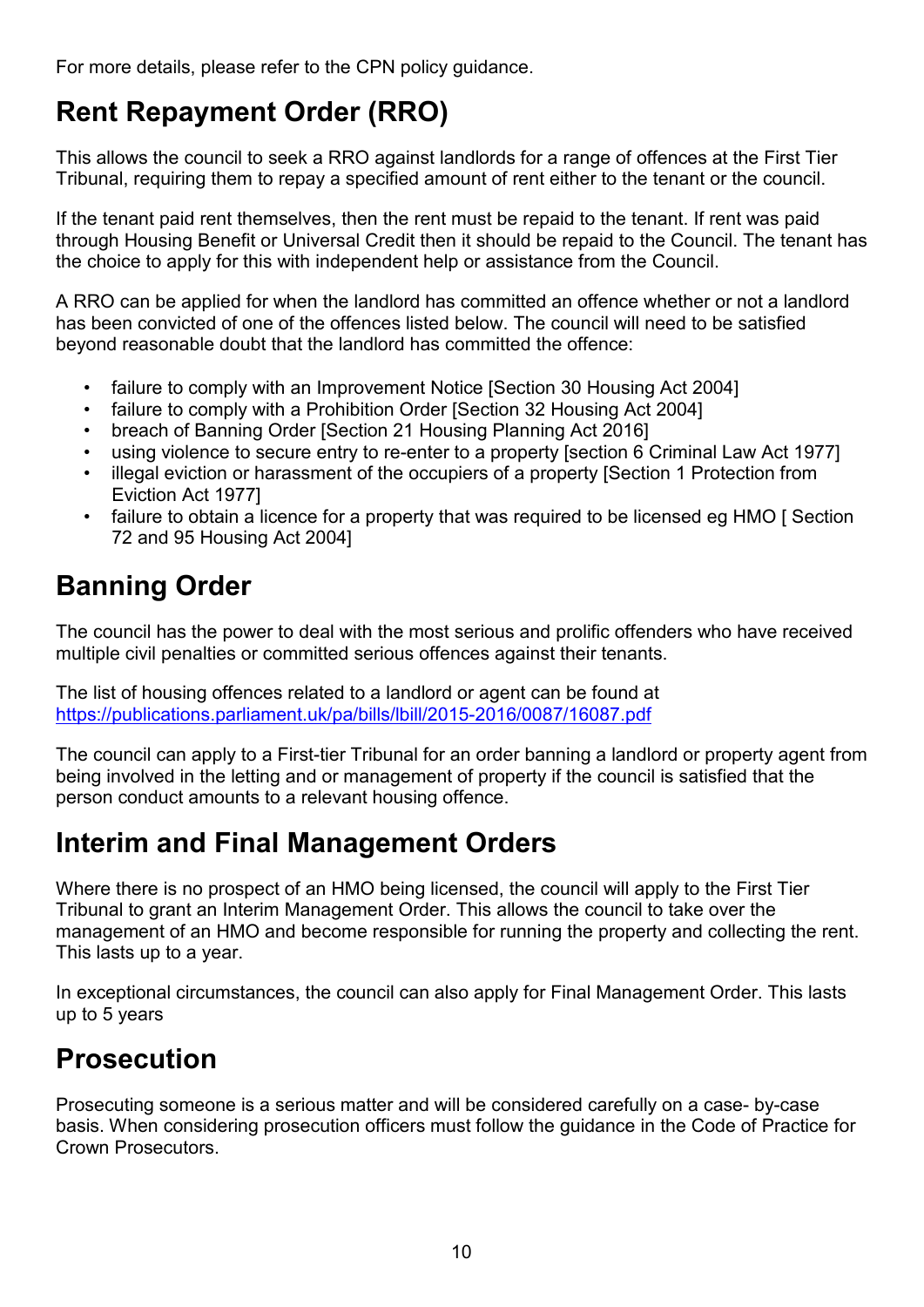Where criminal offences have been committed officers may consider prosecution is an appropriate way of dealing with the offence when either:

- a simple caution is not appropriate or the person accused has refused to accept the offer of a simple caution
- there is a risk to public health and safety or of environmental damage as a consequence of the breach
- the breach was as a result of a deliberate act or following recklessness or neglect
- the approach of the offender warrants it for example, repeated breaches, persistent poor standards
- a legal notice or order has not been complied with or no reasonable progress made in relation to its requirements
- obstruction of an officer in the course of their duty
- when a person continues to commit offences despite being informed by the Council of these
- the refusal or provision of false information

Please note, this is not an exhaustive list and each case will be considered on its individual merits.

The initial decision to prosecute will normally be taken by the Private Sector Housing Manager in consultation with the solicitor of the council with the final decision being taken by Head of Legal **Services** 

### **Proceeds of crime**

The team will use this legislation where appropriate and in consultation with the Council's Corporate Fraud Team and Legal Service. The proceeds of Crime Act 2002 allows the court to deprive perpetrators of criminal offences of any proceeds they have accoutred as a result of their criminal activity.

## **Charging policy**

The council will recover our costs when statutory action is taken including the full costs of an officer's time, overheads and any relevant expenses such as specialist reports.

The team has discretion to waive its notice charge when it is not reasonable to expect a person to pay for charges for the enforcement action taken – that is, where it is very clear that the owner is not at fault or that the reason for serving the notice was outside the control of the owner.

Any other costs such as the obtaining of specialist reports will be fully recovered by the council. Where a charge for enforcement action is levied, it will be registered as a local land charge.

Also, the council will seek to recover its administrative costs at the Simple Caution stage as alternative to court prosecution. This is a separate payment and is not the same as a penalty charge which is issued as an enforcement charge to address non-compliance.

### **Rights to make representation**

The recipient of a penalty charge notice has the right to make a written representation regarding the notice. Full details of this process and timescales are detailed on the notice. All representations including mitigating factors will be considered on their own merit.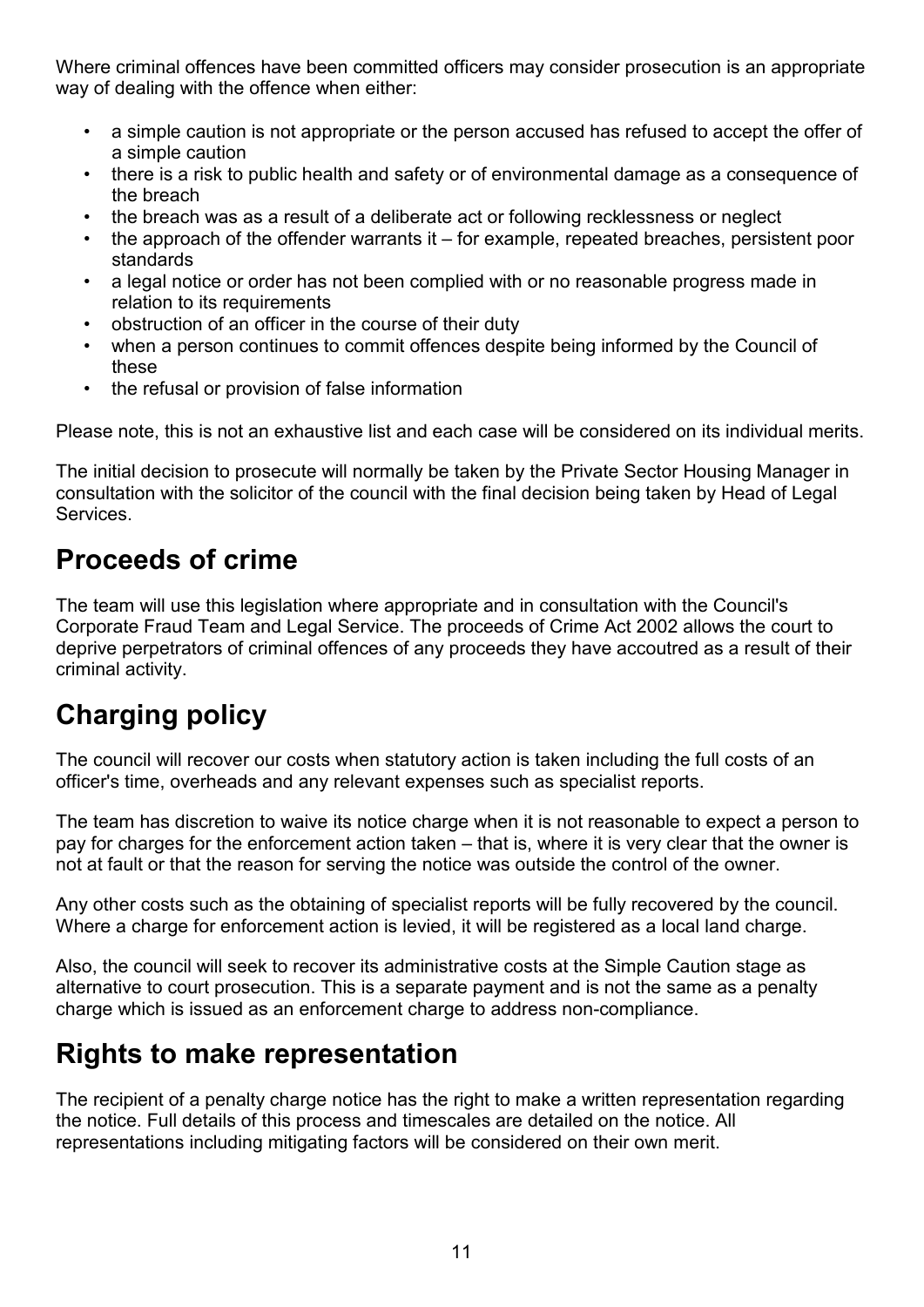## **Appeals**

Any person served a notice/order has the right to appeal on any grounds set out in the legislation. The main reasons for appeal are likely to be contents of the notice/order and the schedule of work. Appeals can also be made on the grounds that the notice/order was not served on the correct person, or that a different course of action would be more appropriate.

Appeals regarding enforcement action under The Housing Act 2004 are made to the relevant First Tier Tribunal (Property Chamber).

All other appeals regarding enforcement action should be directed to the magistrates' court or as directed on the notice/order served.

The council will defend rigorously any appeals where the notice/order has been correctly served.

### **Complaints**

Thurrock Council provides a well-published complaint procedure. This is accessible on the council's website at [www.thurrock.gov.uk/complaints](http://www.thurrock.gov.uk/complaints)

The complaints process is without prejudice to any formal appeal mechanism. Where a formal appeal mechanism exists that mechanism must be used. The complaint procedure cannot be used as a substitution for a formal legal appeal.

### **Information sharing**

The council is signed-up to the Information Sharing Protocol with the Police, and Responsible Authorities to share and exchange personal and depersonalised information under section 115 of Crime and Disorder Act 1998.

This helps the partnership on tackling local crime and anti-social behaviour priorities in the borough. It ensures all agencies are working together so that enforcement/compliance is effective in the borough.

### **Authorisation of officers**

Only officers who are competent by training, qualification and/or experience will be authorised to undertake enforcement action. The council's Scheme of Delegation sets out the delegated powers given to Officers.

Officers who undertake criminal investigations will be conversant with the provisions of all relevant criminal investigation law.

### **Equality impact assessment**

This policy aims to promote the council's objectives of improving environmental quality, promoting prosperous communities, health and well-being.

Care has been taken to ensure that application of these policies will not result in discrimination against any of the equalities groups. This document is covered by the Equalities Impact Assessment (EIA) for the overarching Corporate Enforcement Strategy.